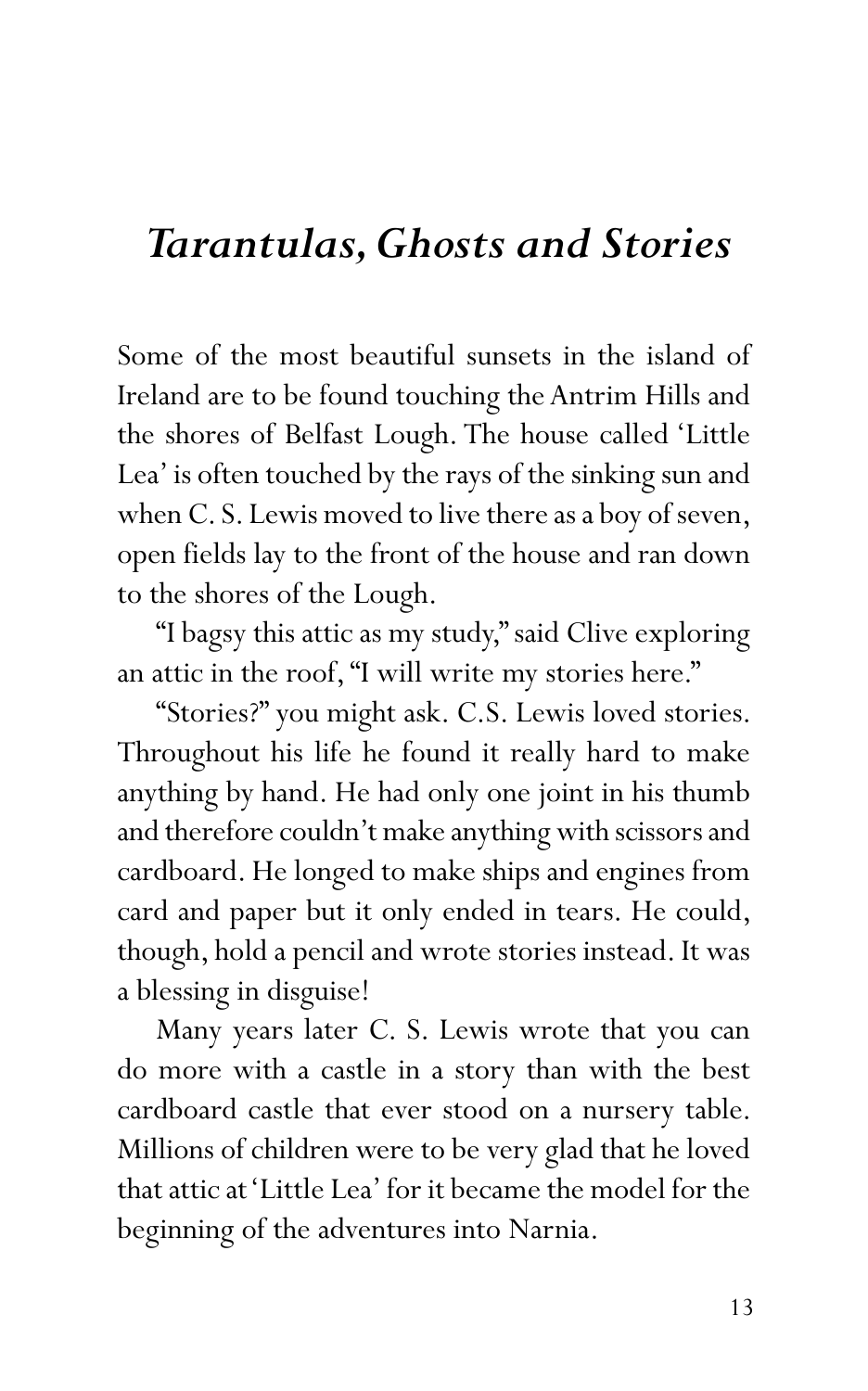## *The Story Teller*

On wet, windy, afternoons as well as on sunlit days the two small boys escaped into a fantasy land; the world they invented was called Boxen. It was a land that animals inhabited as humans inhabit ours. Clive wrote stories of brave mice and rabbits who rode out dressed as armour clad knights - to kill cats.

"Warren, you can add the trains and steamships as we plot Animal Land together," said Clive to his brother.

The fact was that Warren and Clive hardly ever had a pencil or pen out of their hand. Warren loved drawing steamships and trains and Clive delighted in drawing dressed animals. They drew maps of Animal Land, Warren, of course, mapping the main shipping routes from Animal Land, and the special island they created. It was called India like the country in the real world but this India was a world of their own creation.

Every summer the Lewis family went off to the seaside for a holiday. The boys loved it, and their mother, Flora did too. She was an attractive, university graduate and a highly intelligent woman. She even taught her boys French and Latin.

"To be quite honest I find holidays by the sea very tedious," their father Albert would tell his friends. He was a busy solicitor, a handsome looking man with a moustache and he could be found, on summer holidays, wandering up and down the beach constantly looking at his watch and obviously longing to be back at work.

"What on earth are you saying, Clive?" Flora asked her little boy on one of their summer holidays.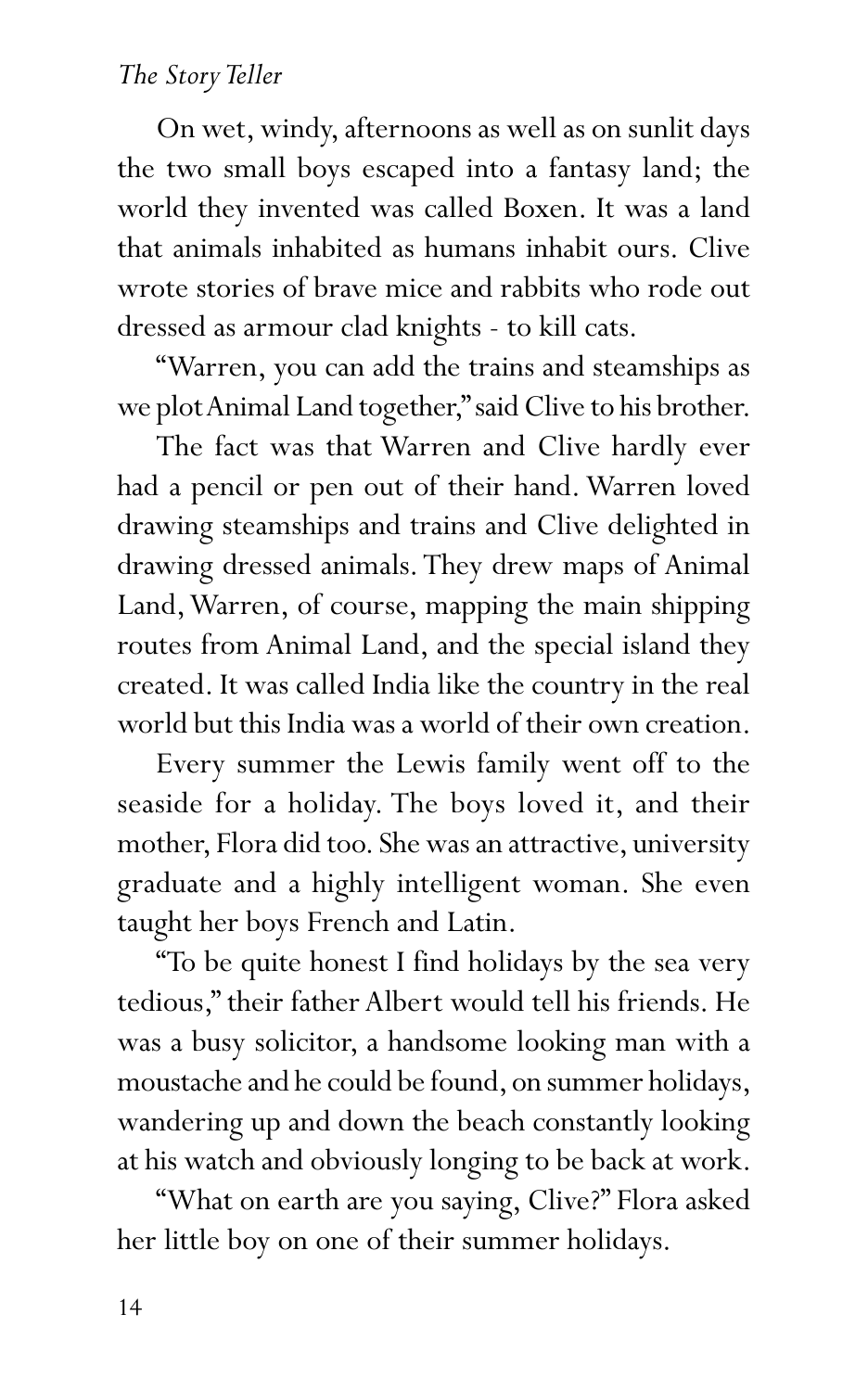"He is Jacksie!" answered Clive, pointing to himself. "Jacksie?" said Flora with exasperation.

"He is Jacksie!" insisted Clive. What was Clive talking about? He was in fact wanting himself to be called after a little dog who had lived near his home and who had sadly got run over.

Amazingly from that moment on Clive refused to be called by any other name but Jack. For the rest of his life C.S. Lewis became known as "Jack's" to his family and Jack to his friends, so, from now on in this book we will call him Jack too.

"Calm down, Jack, please calm down," said Flora holding her son close after he woke one night in a cold sweat from some dreams he was having.

"Why do I have these terrifying dreams, mother?" Jack asked.

"What do you see in your dreams, Jack?"

"Huge tarantula spiders!" answered her frightened son. "And lots of ghosts."

Jack suffered from a very vivid imagination and that very imagination was eventually to turn him into one of the greatest storytellers of the twentieth century. Fortunately his imagination was not always filled with tarantulas and ghosts.

One day Warren rushed into Jack's room. "Have a look at this!" he said, excitedly. In his hand Warren had a biscuit tin lid on which he had created a miniature toy garden with twigs and flowers, covered with moss. It fired Jack's imagination in a very deep way and he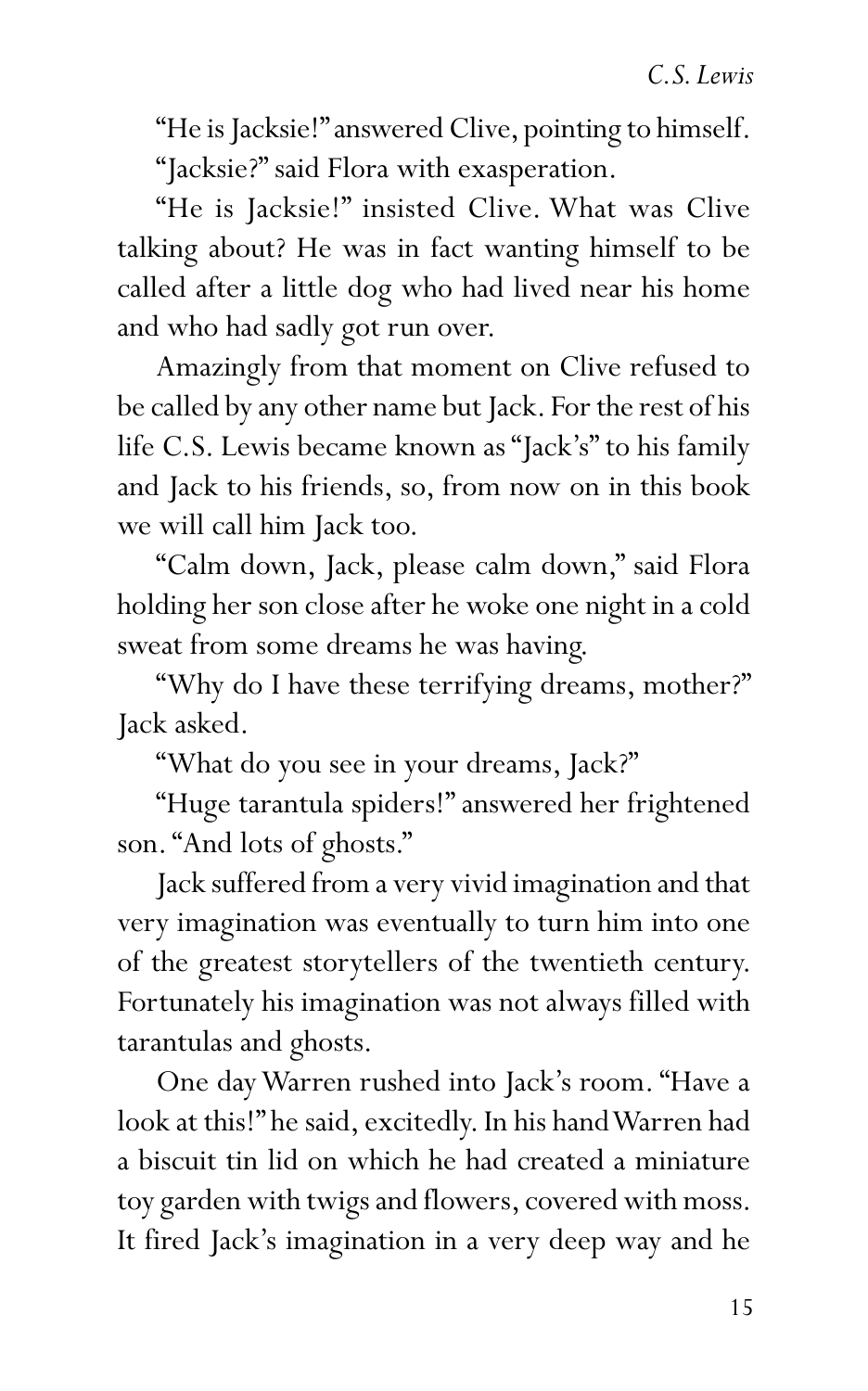## *The Story Teller*

called it "The first beauty I ever saw." For the rest of his life Jack imagined Paradise to have something of Warren's toy garden.

"Was there ever a house like this house for books?" thought Annie Harper, Jack and Warren's Governess, who was an excellent teacher. She was right. There were books in the study, books in the drawing room, books in the cloakroom, books, two deep on the bookcase, in the bookcase in the landing, books in a bedroom, books piled high in the attic. Books, books and more books were all over the house for Albert never got rid of any of the books he bought.

Jack was allowed to read any book he liked, and he read them constantly. From the writing of Conan Doyle to Mark Twain, from E. Nesbit and her book *The Phoenix and The Wishing Carpet* to G*ulliver's Travels*, from Beatrix Potter to Longfellow's poetry, Jack was touched by the power of words. He lived in his imagination.

"You are such a little chatterbox," said Lizzie Endicott, the boys' nurse. Lizzie was from County Down and in her the boys saw no flaw. All his life C. S. Lewis could never be called a snob. He never looked down upon people, whatever their background. Less than a mile from his home stood a huge house called "Mountbracken" where some titled relatives lived and he visited often. He never forgot that good people can be found in all sorts of places in life. He knew how to relate to ordinary people as well as intelligent, university types.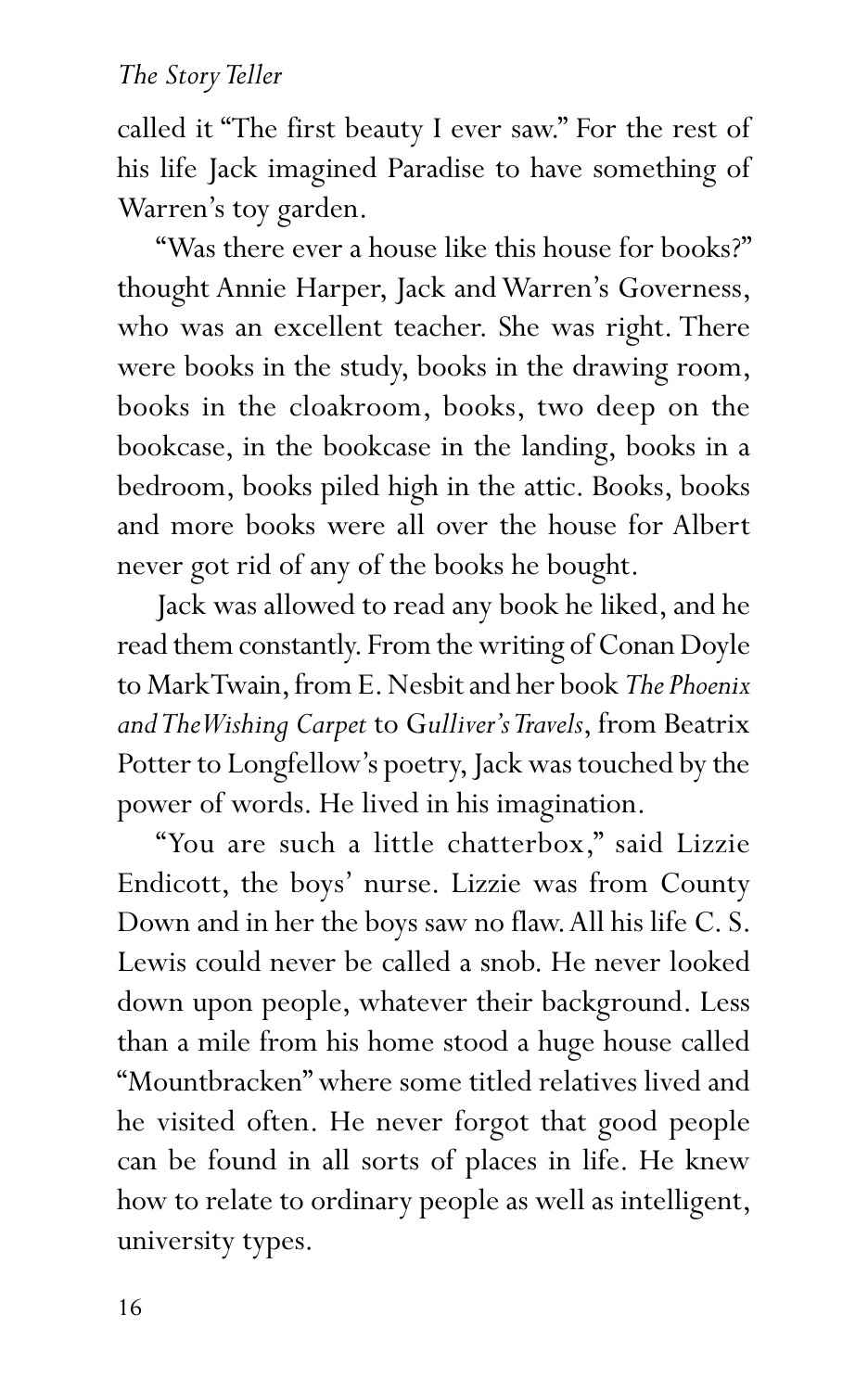*C.S. Lewis*

Sadly, though, Jack's snug and peaceful life in 'Little Lea', the house of long corridors, sunlit roofs and fascinating attics was shattered by a great loss.

One night he was feeling quite ill and started to cry. His head ached and his tooth throbbed. The pathetic whimpers from the little boys room would have broken your heart.

"Why does my mother not come to me?" he kept crying out as he tossed and turned in bed. "Please get her to come."

But his mother didn't come. There were noises coming and going all over 'Little Lea'. Doors opened and doors shut. There were anxious murmurings of one kind and another and then, at last, his father came. He was crying.

"Jack," he said, tenderly, "your mother has cancer. There will have to be an operation here in our house. Hopefully it will lead to a cure."

But it didn't. Gradually Flora Lewis was overcome by the disease and her two small boys were kept at a distance from her delirium and pain.

"Warnie," said Jack to his brother, "we need each other more than ever before."

"I'm here Jack," said Warren. "You need not be afraid." The two young brothers grew closer and closer.

"Father's temper is frightening," said Jack, as he witnessed his poor father come under the huge pressure of anxiety for his dying wife. Albert Lewis could do nothing to help his wife. Under extreme stress he would say wild things.